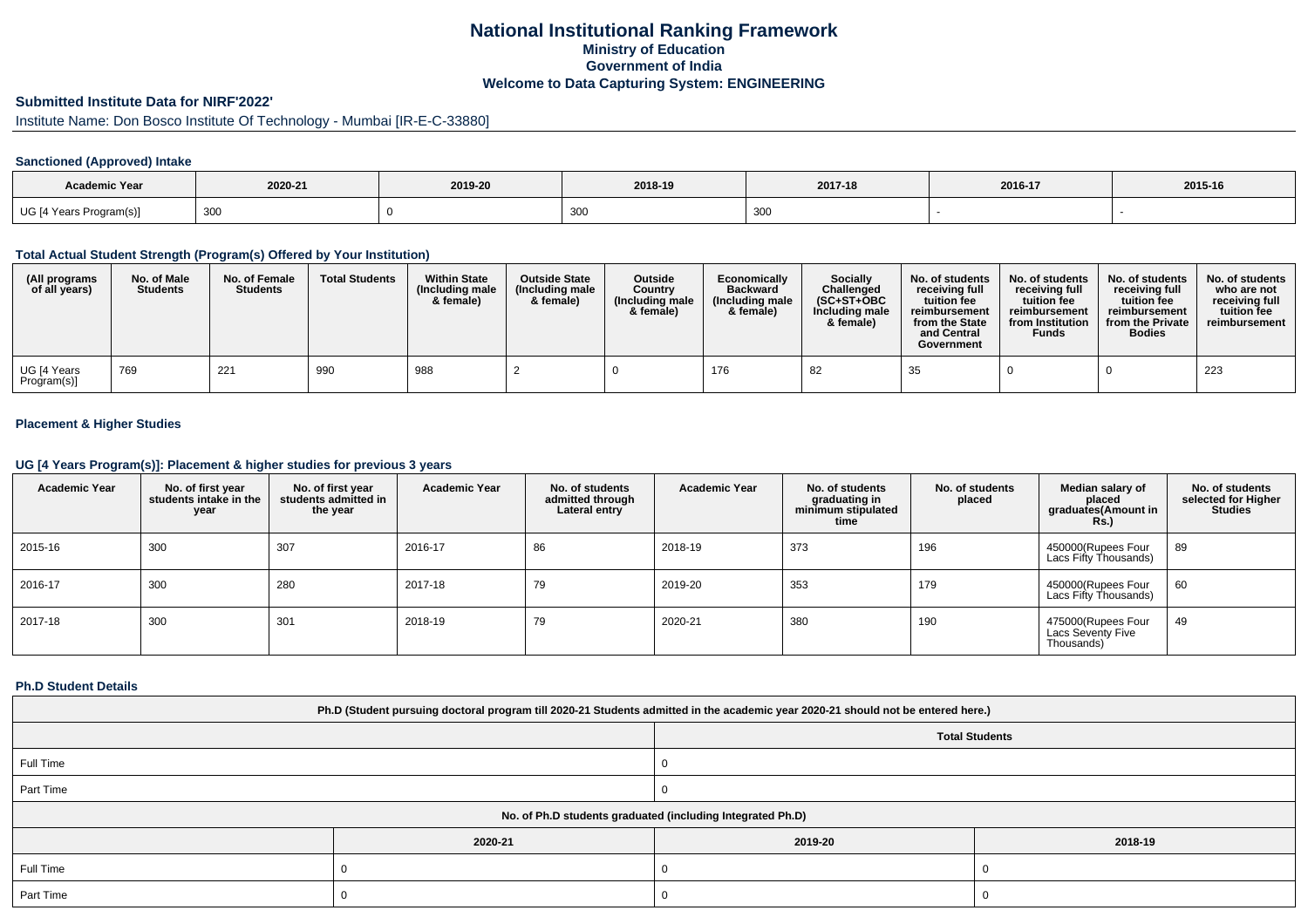### **Financial Resources: Utilised Amount for the Capital expenditure for previous 3 years**

| <b>Academic Year</b>                                                                                                                                                                      | 2020-21                                                           | 2019-20                                                                      | 2018-19                                                                 |  |  |  |  |  |
|-------------------------------------------------------------------------------------------------------------------------------------------------------------------------------------------|-------------------------------------------------------------------|------------------------------------------------------------------------------|-------------------------------------------------------------------------|--|--|--|--|--|
|                                                                                                                                                                                           | <b>Utilised Amount</b>                                            | <b>Utilised Amount</b>                                                       | <b>Utilised Amount</b>                                                  |  |  |  |  |  |
| Annual Capital Expenditure on Academic Activities and Resources (excluding expenditure on buildings)                                                                                      |                                                                   |                                                                              |                                                                         |  |  |  |  |  |
| Library (Books, Journals and e-Resources only)                                                                                                                                            | 1780 (One thousand seven hundred eighty)                          | 338819 (Three lacs Thirty Eight Thousand Eight Hundred<br>Ninteen)           | 136374 (One Lac Thirty Six Thousand Three Hundred Seventy<br>Four)      |  |  |  |  |  |
| New Equipment and software for Laboratories                                                                                                                                               | 664995 (Six lacs Sixty Four Thousands Nine Hundreds Nity<br>Five) | 1435888 (Fourteen Lacs Fifty Eight Thousands Eight Hundreds<br>Eighty Egiht) | 8042369 (Eighty Lacs Forty Two Thousands Three Hundreds<br>Sixty Nine)  |  |  |  |  |  |
| <b>Engineering Workshops</b>                                                                                                                                                              | 0 (Zero)                                                          | 34340 (Thirty Four Thousands Three Hundreds Forty)                           | 413150 (Four lacs Thirteen Thousands One Hundred Fifty)                 |  |  |  |  |  |
| Other expenditure on creation of Capital Assets (For setting up<br>classrooms, seminar hall, conference hall, library, Lab, Engg<br>workshops excluding expenditure on Land and Building) | 166475 (On lac Sixty six Thousands Four Hundreds Seventy<br>Five) | 9714142 (Ninety Seven Lacs Fourteen Thousands One<br>Hundred Forty Two)      | 1366945 (Thirteen Lacs Sixty Six Thousands Nine Hundreds<br>Forty Five) |  |  |  |  |  |

### **Financial Resources: Utilised Amount for the Operational expenditure for previous 3 years**

| Academic Year                                                                                                                                                                                  | 2020-21                                                                           | 2019-20                                                                    | 2018-19                                                                                 |  |  |  |  |  |
|------------------------------------------------------------------------------------------------------------------------------------------------------------------------------------------------|-----------------------------------------------------------------------------------|----------------------------------------------------------------------------|-----------------------------------------------------------------------------------------|--|--|--|--|--|
|                                                                                                                                                                                                | <b>Utilised Amount</b>                                                            | <b>Utilised Amount</b>                                                     | <b>Utilised Amount</b>                                                                  |  |  |  |  |  |
| <b>Annual Operational Expenditure</b>                                                                                                                                                          |                                                                                   |                                                                            |                                                                                         |  |  |  |  |  |
| Salaries (Teaching and Non Teaching staff)                                                                                                                                                     | 89104235 (Eight Crore Ninety One Lacs Four Thousands Two<br>Hundreds Thirty Five) | 117139080 (Eleven Crores Seventy One Lacs Thirty Nine<br>Thousands Eighty) | 116976616 (Eleven Crores Sixty Nine Lacs Seventy Six<br>Thousands Six Hundreds Sixteen) |  |  |  |  |  |
| Maintenance of Academic Infrastructure or consumables and<br>other running expenditures(excluding maintenance of hostels<br>and allied services, rent of the building, depreciation cost, etc) | 13010972 (One Crore Thirty Lacs Ten Thousands Nine<br>Hundreds Seventy Two)       | 47809070 (Four Crores Seventy Eight Lacs Nine Thousands<br>Seventy)        | 71317892 (Seven Crores Thirteen Lacs Seventeen Thousands<br>Eight Hundred Ninety Two)   |  |  |  |  |  |
| Seminars/Conferences/Workshops                                                                                                                                                                 | 35952 (Thirty Five Thousands Nine Hundreds Fifty Two)                             | 693033 (Six Lacs Ninety Three Thousands Thirty Three)                      | 1577963 (Fifteen Lacs Seventy Seven Thousands Nine<br>Hundreds Sixty Three)             |  |  |  |  |  |

**IPR**

| Calendar year            | 2020 | 2019 | 2018 |
|--------------------------|------|------|------|
| No. of Patents Published |      |      |      |
| No. of Patents Granted   |      |      |      |

# **Sponsored Research Details**

| <b>Financial Year</b>                    | 2020-21          | 2019-20                        | 2018-19  |
|------------------------------------------|------------------|--------------------------------|----------|
| Total no. of Sponsored Projects          |                  |                                |          |
| Total no. of Funding Agencies            |                  |                                |          |
| Total Amount Received (Amount in Rupees) | 30000            | 284000                         | 200000   |
| Amount Received in Words                 | Thirty Thousands | Two Lacs Eighty Four Thousands | Two Lacs |

# **Consultancy Project Details**

| inancis | 2020-21 | 2019-20 | 2018-19 |
|---------|---------|---------|---------|
|---------|---------|---------|---------|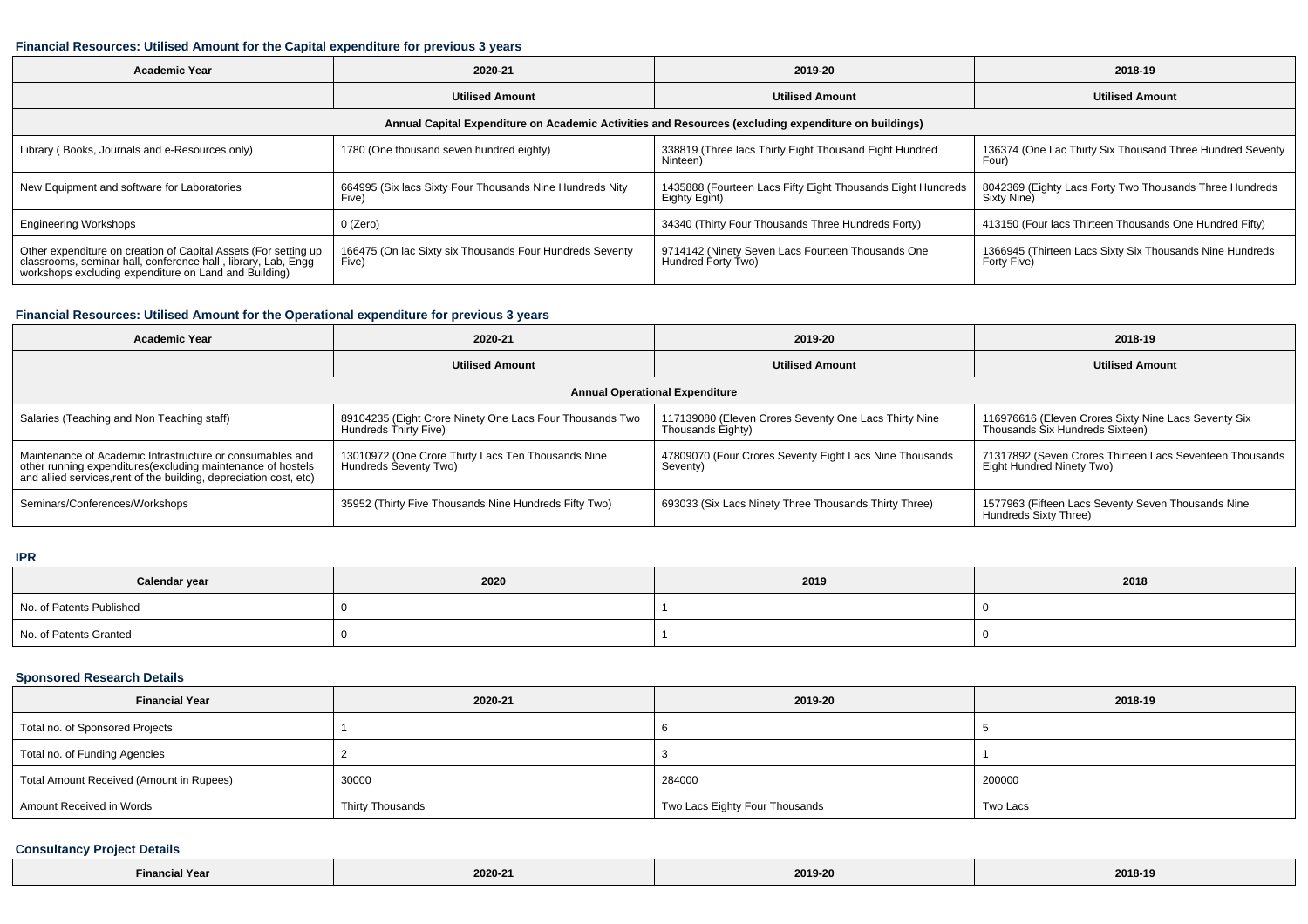| Total no. of Consultancy Projects        |                 |                      |                   |
|------------------------------------------|-----------------|----------------------|-------------------|
| Total no. of Client Organizations        |                 |                      |                   |
| Total Amount Received (Amount in Rupees) | 50000           | 267968               | 15000             |
| Amount Received in Words                 | Fifty Thousands | Two Lacs Sixty Seven | Fifteen Thousands |

### **PCS Facilities: Facilities of physically challenged students**

| 1. Do your institution buildings have Lifts/Ramps?                                                                                                         | Yes, more than 80% of the buildings |
|------------------------------------------------------------------------------------------------------------------------------------------------------------|-------------------------------------|
| 2. Do your institution have provision for walking aids, including wheelchairs and transportation from one building to another for<br>handicapped students? | Yes                                 |
| 3. Do your institution buildings have specially designed toilets for handicapped students?                                                                 | Yes, more than 60% of the buildings |

#### **Faculty Details**

| Srno           | <b>Name</b>                                     | Age | Designation                | Gender | Qualification | Experience (In<br>Months) | <b>Currently working</b><br>with institution? | <b>Joining Date</b> | <b>Leaving Date</b>      | <b>Association type</b> |
|----------------|-------------------------------------------------|-----|----------------------------|--------|---------------|---------------------------|-----------------------------------------------|---------------------|--------------------------|-------------------------|
|                | AMIYA KUMAR<br><b>TRIPATHY</b>                  | 50  | Professor                  | Male   | Ph.D          | 348                       | Yes                                           | 24-01-2005          |                          | Regular                 |
| $\overline{2}$ | PALLAVI RAHUL<br><b>MAHADIK</b>                 | 36  | <b>Assistant Professor</b> | Female | M.Sc.         | 132                       | Yes                                           | 03-07-2017          | н.                       | Regular                 |
| 3              | <b>UDAY ANAND</b><br><b>NAYAK</b>               | 46  | <b>Assistant Professor</b> | Male   | M.S           | 180                       | No                                            | 01-07-2015          | 30-06-2021               | Regular                 |
| $\overline{4}$ | LAKSHMI<br>VINAYAKVITTHAL                       | 30  | <b>Assistant Professor</b> | Female | M.E.          | 90                        | No                                            | 14-06-2012          | 31-12-2020               | Adhoc / Contractual     |
| 5              | <b>GEJO GEORGE</b>                              | 36  | <b>Assistant Professor</b> | Female | M.E.          | 168                       | Yes                                           | 12-11-2007          | $\sim$                   | Regular                 |
| 6              | PRIYA VINOD<br><b>KAUL</b>                      | 32  | Assistant Professor        | Female | M.E.          | 96                        | Yes                                           | 07-07-2015          | н.                       | Regular                 |
| $\overline{7}$ | <b>DEEPIKA</b><br>ABHISHEKKUMAR<br><b>GUPTA</b> | 33  | <b>Assistant Professor</b> | Female | M.E.          | 120                       | Yes                                           | 27-06-2016          | $\overline{a}$           | Regular                 |
| 8              | PRADEEPKUMAR<br><b>SURYAWANSHI</b>              | 44  | <b>Assistant Professor</b> | Male   | Ph.D          | 192                       | Yes                                           | 06-06-2009          | $\overline{\phantom{a}}$ | Regular                 |
| 9              | YOGESH<br>GOPINATH<br><b>GHOLAP</b>             | 33  | <b>Assistant Professor</b> | Male   | M.Tech        | 152                       | No                                            | 22-06-2011          | 30-06-2021               | Adhoc / Contractual     |
| 10             | <b>SEJAL MAHAVIR</b><br>CHOPRA                  | 40  | <b>Assistant Professor</b> | Female | M.E.          | 180                       | Yes                                           | 01-07-2013          | $\overline{\phantom{a}}$ | Regular                 |
| 11             | FREDA VENESSA<br>CARVALHO                       | 39  | <b>Assistant Professor</b> | Female | M.E.          | 213                       | Yes                                           | 01-11-2003          | $\overline{\phantom{a}}$ | Regular                 |
| 12             | PRATIBHA ROHIT<br><b>DUMANE</b>                 | 51  | <b>Assistant Professor</b> | Female | M.E.          | 360                       | Yes                                           | 07-06-2004          | н.                       | Regular                 |
| 13             | ANICE MARIAMMA<br><b>MATHEW</b>                 | 40  | <b>Assistant Professor</b> | Female | M.Sc.         | 150                       | No                                            | 20-06-2011          | 31-12-2021               | Adhoc / Contractual     |
| 14             | MURALIDHARA<br>RAO NAKKA                        | 56  | Professor                  | Male   | Ph.D          | 367                       | No                                            | 06-06-2017          | 30-06-2021               | Regular                 |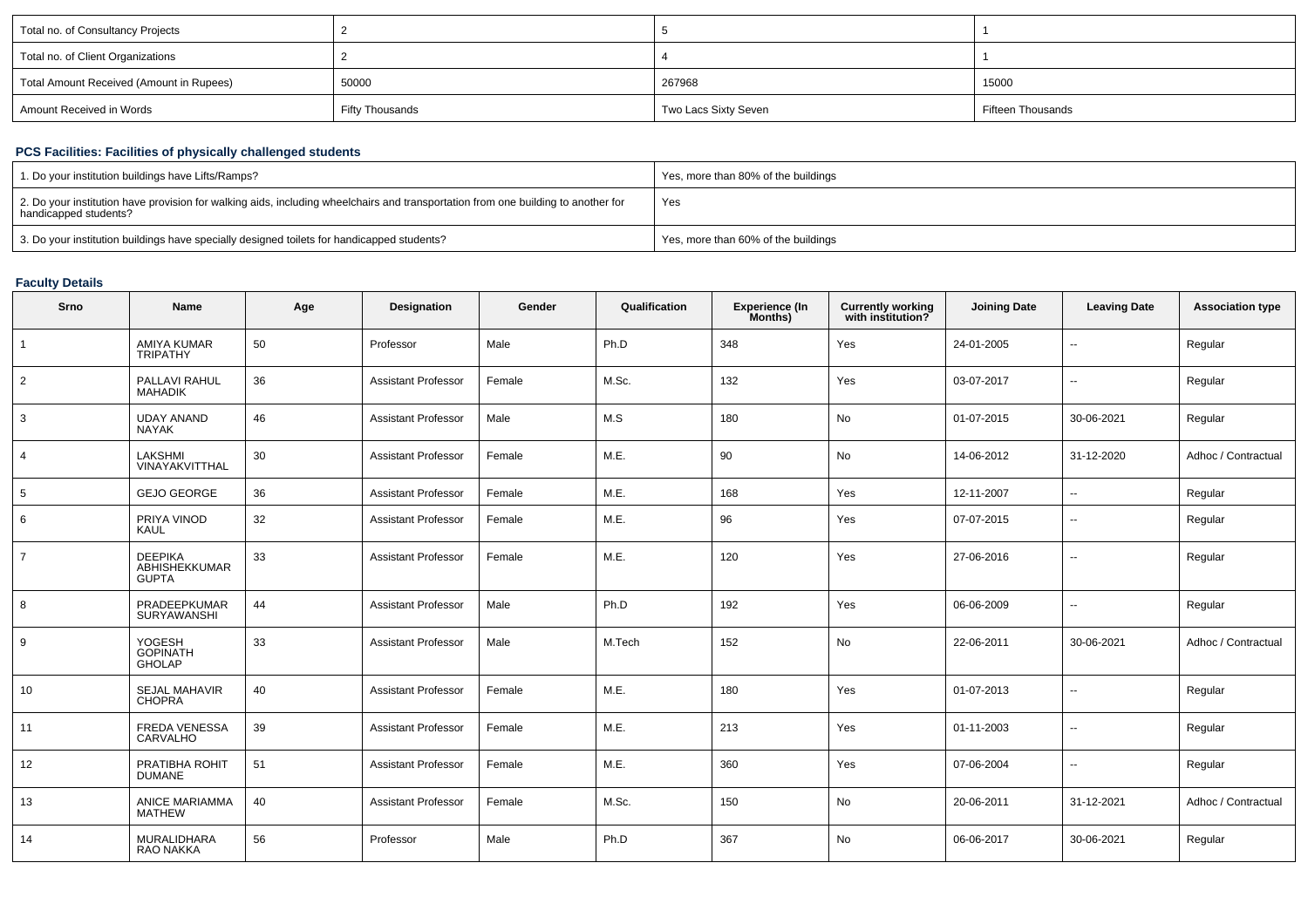| 15 | <b>SUDHAKAR</b><br><b>SHAMRAO</b><br><b>AMBHORE</b> | 41 | <b>Assistant Professor</b>                          | Male   | M.E.   | 162 | Yes | 04-01-2013 | --                       | Regular             |
|----|-----------------------------------------------------|----|-----------------------------------------------------|--------|--------|-----|-----|------------|--------------------------|---------------------|
| 16 | <b>JENIFER ABIN</b><br>VALLIARA                     | 32 | <b>Assistant Professor</b>                          | Female | M.E.   | 114 | No  | 25-06-2013 | 31-12-2020               | Adhoc / Contractual |
| 17 | SANA SIRAJULHAQ<br><b>SHAIKH</b>                    | 37 | <b>Assistant Professor</b>                          | Female | M.E.   | 156 | Yes | 18-06-2008 | $\overline{\phantom{a}}$ | Regular             |
| 18 | JUNED AHAMAD<br><b>RAFIK AHAMAD</b>                 | 34 | <b>Assistant Professor</b>                          | Male   | M.E.   | 144 | Yes | 17-07-2017 | $\overline{\phantom{a}}$ | Regular             |
| 19 | <b>SAMEER ULHAS</b><br><b>HADKAR</b>                | 42 | <b>Assistant Professor</b>                          | Male   | M.Sc.  | 156 | Yes | 01-08-2007 | Ξ.                       | Regular             |
| 20 | NILESH SUBHASH<br><b>GHAVATE</b>                    | 32 | <b>Assistant Professor</b>                          | Male   | M.Tech | 96  | Yes | 29-11-2010 | $\overline{\phantom{a}}$ | Regular             |
| 21 | APARNA MOHAN<br><b>TELGOTE</b>                      | 40 | <b>Assistant Professor</b>                          | Female | M.E.   | 204 | Yes | 02-07-2011 | $\overline{\phantom{a}}$ | Regular             |
| 22 | NAHEED ANJUM<br>ABRAR AHMED                         | 33 | <b>Assistant Professor</b>                          | Female | M.E.   | 102 | No  | 01-08-2011 | 31-12-2020               | Adhoc / Contractual |
| 23 | Sudhakar<br>Shankarrao Mande                        | 52 | Professor                                           | Male   | Ph.D   | 336 | Yes | 01-07-2004 | $\overline{\phantom{a}}$ | Regular             |
| 24 | <b>REVATHY</b><br>SUNDARAJAN                        | 54 | <b>Assistant Professor</b>                          | Female | Ph.D   | 348 | Yes | 16-06-2004 | $\overline{\phantom{a}}$ | Adhoc / Contractual |
| 25 | <b>NILESH AHOK</b><br>GAWARE                        | 34 | <b>Assistant Professor</b>                          | Male   | M.E.   | 144 | Yes | 06-07-2015 | $\overline{\phantom{a}}$ | Regular             |
| 26 | SWAPNIL SHARAD<br><b>GUJRATHI</b>                   | 43 | <b>Assistant Professor</b>                          | Male   | M.E.   | 264 | Yes | 01-07-2014 | $\overline{\phantom{a}}$ | Regular             |
| 27 | KALPITA AJINKYA<br>WAGASKAR                         | 41 | <b>Assistant Professor</b>                          | Female | M.Tech | 150 | Yes | 02-01-2015 | $\overline{\phantom{a}}$ | Regular             |
| 28 | SHAFAQUE FATMA<br>SHAUKAT ALI                       | 30 | <b>Assistant Professor</b>                          | Female | M.E.   | 85  | No  | 02-01-2015 | 31-12-2020               | Adhoc / Contractual |
| 29 | <b>DITTY VARGHESE</b>                               | 31 | <b>Assistant Professor</b>                          | Female | M.E.   | 120 | Yes | 26-07-2011 | Ξ.                       | Regular             |
| 30 | PRASANNA<br><b>GOVINDAN</b><br><b>NAMBIAR</b>       | 60 | Dean / Principal /<br>Director / Vice<br>Chancellor | Male   | M.E.   | 478 | Yes | 20-01-2009 | $\overline{\phantom{a}}$ | Regular             |
| 31 | YOGESH<br><b>SURESHCHANDRA</b><br>PADIYA            | 46 | Professor                                           | Male   | Ph.D   | 268 | Yes | 02-01-2018 | Ξ.                       | Regular             |
| 32 | <b>GEORGENA</b><br>KANNUKKADAN                      | 31 | <b>Assistant Professor</b>                          | Male   | M.E.   | 78  | No  | 01-07-2016 | 31-12-2020               | Adhoc / Contractual |
| 33 | SATISHKUMAR<br>SARJERAO<br>CHAVAN                   | 45 | Associate Professor                                 | Male   | Ph.D   | 256 | Yes | 15-03-2004 | Ξ.                       | Regular             |
| 34 | <b>DIPTI S JADHAV</b>                               | 39 | <b>Assistant Professor</b>                          | Female | M.E.   | 188 | Yes | 12-11-2007 | $\sim$                   | Regular             |
| 35 | PRASAD<br><b>JAYAWANT</b><br>PADALKAR               | 43 | <b>Assistant Professor</b>                          | Male   | M.E.   | 250 | Yes | 02-01-2013 | $\overline{\phantom{a}}$ | Regular             |
| 36 | ALI IMRAN MIRZA                                     | 45 | <b>Assistant Professor</b>                          | Male   | M.E.   | 252 | Yes | 23-07-2006 | Щ,                       | Regular             |
| 37 | MAHESH<br>MADHUSUDAN<br>RAJWADE                     | 39 | <b>Assistant Professor</b>                          | Male   | M.E.   | 192 | Yes | 21-06-2013 | $\overline{\phantom{a}}$ | Regular             |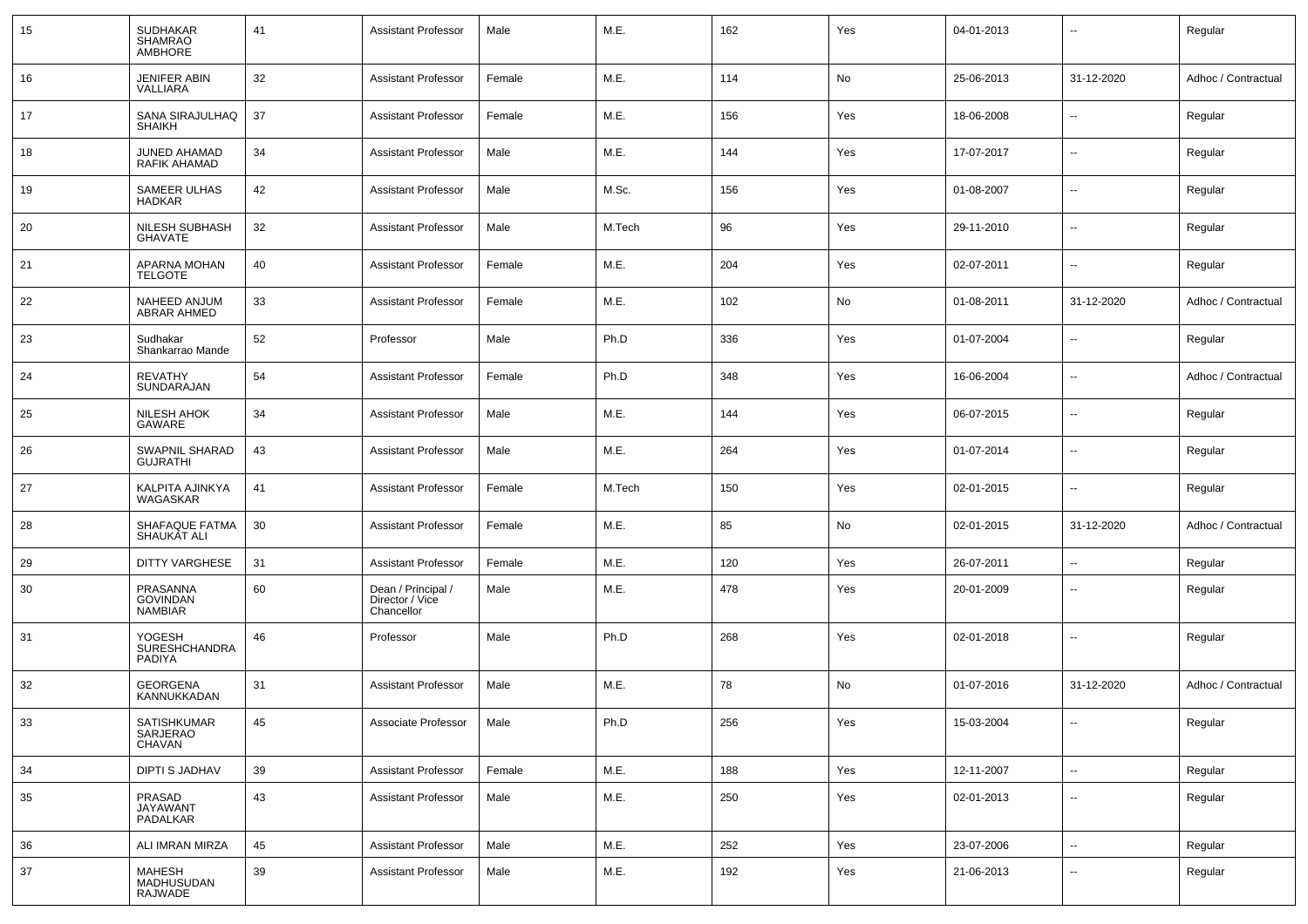| 38 | TAYYABALI<br>MUKHTAR SAYYAD                 | 35 | <b>Assistant Professor</b> | Male   | M.E.   | 120 | Yes | 20-08-2008 | $\overline{\phantom{a}}$ | Regular             |
|----|---------------------------------------------|----|----------------------------|--------|--------|-----|-----|------------|--------------------------|---------------------|
| 39 | KARTIKI<br>ANILKUMAR<br>BHAVE               | 42 | <b>Assistant Professor</b> | Female | M.Sc.  | 210 | Yes | 02-01-2007 | $\overline{\phantom{a}}$ | Regular             |
| 40 | SHAINILA FAIYAZ<br>MULLA                    | 35 | Lecturer                   | Female | B.E    | 153 | Yes | 04-08-2008 | $\overline{\phantom{a}}$ | Adhoc / Contractual |
| 41 | <b>CLETA AUGUSTA</b><br>PEREIRA             | 33 | <b>Assistant Professor</b> | Female | M.Tech | 138 | Yes | 01-01-2010 | $\overline{\phantom{a}}$ | Regular             |
| 42 | PAVAN ARVIN<br><b>KULKARNI</b>              | 36 | <b>Assistant Professor</b> | Male   | M.Tech | 132 | Yes | 01-07-2015 | $\overline{\phantom{a}}$ | Regular             |
| 43 | <b>VAISHALI PRAVIN</b><br><b>KAVATHEKAR</b> | 44 | <b>Assistant Professor</b> | Female | M.E.   | 214 | Yes | 15-07-2007 | --                       | Regular             |
| 44 | SHREEPRASAD<br>SHREERAM<br><b>MANOHAR</b>   | 34 | <b>Assistant Professor</b> | Male   | M.E.   | 154 | Yes | 17-06-2013 | $\overline{\phantom{a}}$ | Regular             |
| 45 | <b>HEMANT SURESH</b><br><b>HOGADE</b>       | 40 | <b>Assistant Professor</b> | Male   | M.Tech | 196 | Yes | 06-09-2010 | $\overline{\phantom{a}}$ | Adhoc / Contractual |
| 46 | ROSILDA SELVIN                              | 53 | Professor                  | Female | Ph.D   | 196 | Yes | 01-09-2016 | $\overline{\phantom{a}}$ | Visiting            |
| 47 | Ashwini Varadraj<br>Kotrashetti             | 47 | <b>Assistant Professor</b> | Female | Ph.D   | 274 | Yes | 02-07-2002 | $\overline{\phantom{a}}$ | Regular             |
| 48 | <b>SUSHREE</b><br>SATAPATHY                 | 34 | <b>Assistant Professor</b> | Female | M.Tech | 96  | No  | 17-12-2012 | 31-12-2020               | Adhoc / Contractual |
| 49 | <b>BUDDHIPRIY</b><br>CHAVAN                 | 47 | <b>Assistant Professor</b> | Male   | M.E.   | 234 | Yes | 05-12-2008 | $\overline{\phantom{a}}$ | Regular             |
| 50 | ARUNA SANJAY<br>KHUBALKAR                   | 42 | <b>Assistant Professor</b> | Female | M.E.   | 228 | Yes | 11-06-2013 | $\overline{\phantom{a}}$ | Regular             |
| 51 | Namita Surendra<br>Agarwal                  | 48 | <b>Assistant Professor</b> | Female | M.E.   | 276 | Yes | 01-08-2001 | $\overline{\phantom{a}}$ | Regular             |
| 52 | <b>SUNANTHA</b><br><b>GURUSWAMY</b>         | 44 | <b>Assistant Professor</b> | Female | M.E.   | 286 | Yes | 05-07-2011 | $\overline{\phantom{a}}$ | Regular             |
| 53 | <b>JOHNSON</b><br>VARGHESE<br>NELLISERY     | 35 | <b>Assistant Professor</b> | Male   | M.E.   | 96  | Yes | 17-07-2013 | $\overline{\phantom{a}}$ | Regular             |
| 54 | SANDEEP<br>PRABHAKAR<br><b>SABNIS</b>       | 56 | <b>Assistant Professor</b> | Male   | M.Tech | 178 | Yes | 02-01-2009 | --                       | Regular             |
| 55 | JANHAVI ARVIND<br><b>BAIKERIKAR</b>         | 43 | <b>Assistant Professor</b> | Female | M.E.   | 252 | Yes | 18-05-2007 | --                       | Regular             |
| 56 | SACHIN SATAPA<br><b>SHERAVI</b>             | 32 | <b>Assistant Professor</b> | Male   | M.Tech | 108 | Yes | 19-12-2016 | $\overline{\phantom{a}}$ | Regular             |
| 57 | ANAGHA<br>SHREEKANT<br><b>SHASTRI</b>       | 58 | <b>Assistant Professor</b> | Female | M.E.   | 444 | Yes | 01-10-2003 | $\overline{\phantom{a}}$ | Regular             |
| 58 | MAYURA HARSHAL<br>GAVHANE                   | 35 | <b>Assistant Professor</b> | Female | M.E.   | 131 | No  | 26-12-2012 | 31-12-2020               | Adhoc / Contractual |
| 59 | JITHIN SAJI ISAAC                           | 32 | <b>Assistant Professor</b> | Male   | M.E.   | 126 | Yes | 01-06-2012 | -−                       | Regular             |
| 60 | SANDEEP<br><b>DASGUPTA</b>                  | 46 | <b>Assistant Professor</b> | Male   | M.Tech | 216 | No  | 04-10-2010 | 05-01-2022               | Regular             |